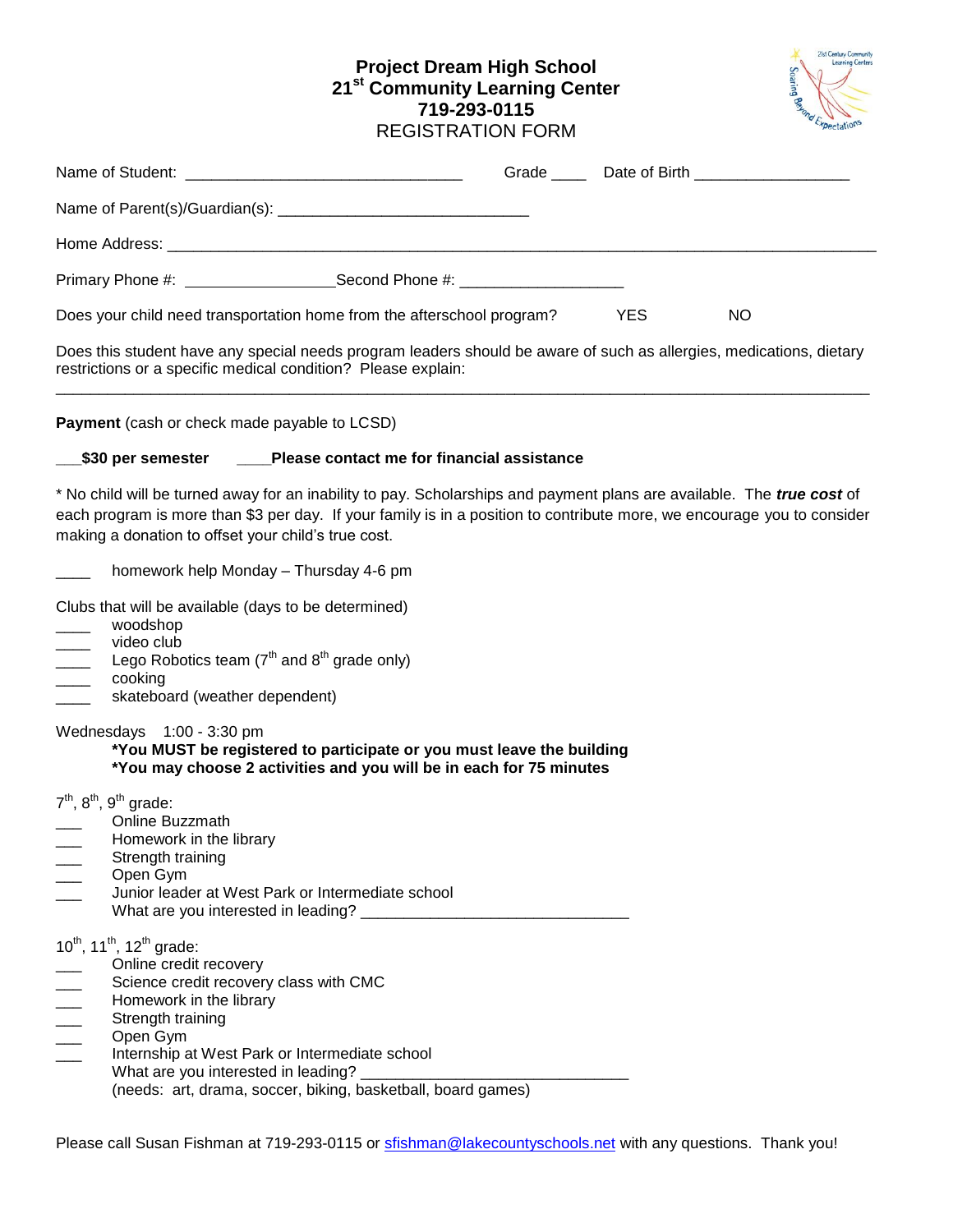#### **Releases**

## **1. I give my student permission to participate in the 21st Century Community Learning Center Project Dream activities including field trips. This permission is good for the 2014-2015 school year.**

| Parent/Guardian Signature: | Date |  |
|----------------------------|------|--|
|                            |      |  |

2. I, <u>essent of in consideration of my child's</u> parent of <u>essential consideration</u> of my child's opportunity to participate in interscholastic activities, hereby consent to emergency medical treatment, hospitalization, or other medical treatment as may be necessary for the welfare of the above named child, by a physician, qualified nurse, and/or hospital, in the event of injury or illness during all periods of time in which the student is away from his/her legal residence as a participant in the Lake County School District interscholastic activities programs, and hereby waive on behalf of myself and the above named child any liability of the school district, any of its agents or employees, arising out of such medical treatment.

I am aware that participating in Project Dream recreational activities (the "**Activity**") can be dangerous, and does or may involve risks of injury, loss, or damage I further acknowledge that such risks may include such things as bodily injury, personal injury, sickness, disease, death, and property loss or damage. I acknowledge that such risks may arise from a variety of foreseeable and unforeseeable circumstances, including but not limited to the following risks: Equipment used in the Activity may break, fail or malfunction, despite reasonable maintenance and use. Some of the equipment used in the Activity may inflict injuries even when used as intended. Persons using equipment may lose control of such equipment and cause injury to themselves or others. Although adult personnel involved in supervising or conducting the Activity will use their best judgment in determining how to react to circumstances that arise during the Activity, such personnel may misjudge such circumstances.

I agree that the Lake County School District, its officers, employees, and insurers ( "**Released Parties**") are **NOT RESPONSIBLE** for my child's safety in connection with my child's participation in the Activity. Being fully aware of the risks, conditions and hazards of my child's participation in the Activity, and that certain risks, conditions and hazards associated with participation in the Activity, may be unknown by me when I sign this Agreement, **I HEREBY AGREE TO WAIVE, RELEASE AND DISCHARGE** the Released Parties from all liability for claims for bodily injury, personal injury, sickness, disease, death, and property loss or damage, of whatever kind or nature, that may accrue to me or my child after signing this Agreement as a result of my child's participation in the Activity, whether such injury, loss or damage was foreseeable or not, or was caused by the act, omission, negligence, carelessness or other fault of the Released Parties, or from any other cause.

Parent/Guardian Signature: etc. and the state of the state of the state of the state of the state of the state of the state of the state of the state of the state of the state of the state of the state of the state of the

**In accordance with §13-22-107(4) of the Colorado Revised Statutes, this agreement shall not be construed to permit a parent acting on behalf of his or her child to waive the child's prospective claims against the Lake County School District, its officers and employees, for a willful and wanton act or omission, a reckless act or omission, or a grossly negligent act or omission.**

3. We occasionally photograph activities and students. The photos may be published in the newspaper, used on television, or posted on the school web site. We will not allow this without your permission as parents or guardians. Please fill out the information below indicating your preference by checking the appropriate line.

I give permission for my child to be photographed at school and in activities.

I DO NOT give permission for my child to be photographed at school and in activities.

Parent/Guardian Signature: \_\_\_\_\_\_\_\_\_\_\_\_\_\_\_\_\_\_\_\_\_\_\_\_\_\_\_\_\_\_\_\_\_\_\_\_\_\_\_\_\_\_\_\_\_Date: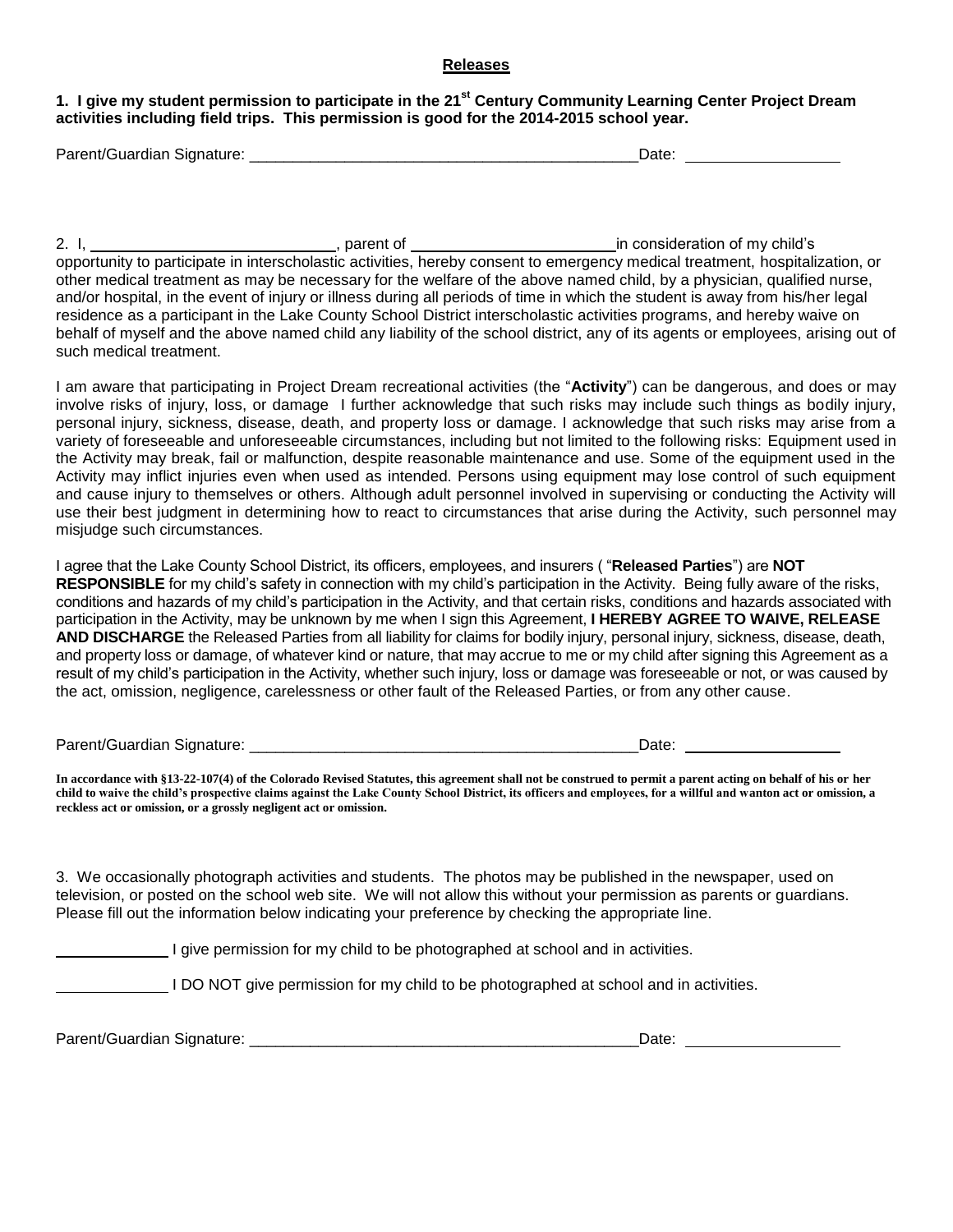## **Proyecto de Sueños Middle School 21st Century Community Learning Center 719-293-0115**



|                                                                                                                                                                                                                                                                                                                                                                                                                                                                                                                                                               | Inscripción |                  |  |
|---------------------------------------------------------------------------------------------------------------------------------------------------------------------------------------------------------------------------------------------------------------------------------------------------------------------------------------------------------------------------------------------------------------------------------------------------------------------------------------------------------------------------------------------------------------|-------------|------------------|--|
| Nombre del Estudiante: _______________________________Grado______________________                                                                                                                                                                                                                                                                                                                                                                                                                                                                             |             |                  |  |
|                                                                                                                                                                                                                                                                                                                                                                                                                                                                                                                                                               |             |                  |  |
|                                                                                                                                                                                                                                                                                                                                                                                                                                                                                                                                                               |             |                  |  |
| Número de teléfono principal: __________________ número de teléfono secundario: ___________________                                                                                                                                                                                                                                                                                                                                                                                                                                                           |             |                  |  |
| Mi estudiante necesita transportación a casa después de programa:                                                                                                                                                                                                                                                                                                                                                                                                                                                                                             |             | <b>SI</b><br>NO. |  |
| El estudiante tiene cualquier necesidad especial que los lideres del programa deben de saber a si como alergias,<br>medicamentos, restricciones nutricionales o alguna condición medica en especifico? Por favor explique:                                                                                                                                                                                                                                                                                                                                    |             |                  |  |
| Pago: (efectivo o cheques a LCSD)                                                                                                                                                                                                                                                                                                                                                                                                                                                                                                                             |             |                  |  |
| \$30 cada semestre ____Por favor comuníquese conmigo sobre la ayuda financiera.                                                                                                                                                                                                                                                                                                                                                                                                                                                                               |             |                  |  |
| *A ningún niño/a se le negara su participación por no poder pagar.  Becas y planes de pagos están disponibles.<br>El pago verdadero de cada programa es más que \$3 por día. Si su familia está en una posición para contribuir<br>más, los alentamos para que hagan una donación para compensar el costo verdadero de su hijo/a.                                                                                                                                                                                                                             |             |                  |  |
| Ayuda de tarea lunes hasta jueves 4-6 pm                                                                                                                                                                                                                                                                                                                                                                                                                                                                                                                      |             |                  |  |
| Clubs that will be available (days to be determined)<br>woodshop (Wednesdays)<br>video club<br>$\overline{\phantom{a}}$<br>Lego Robotics team $7^{th}$ and $8^{th}$ grade only)<br>$\frac{1}{1}$<br>cooking<br>$\overline{\phantom{a}}$<br>$\overline{\phantom{a}}$<br>skateboard (weather dependent)<br>$\overline{\phantom{a}}$                                                                                                                                                                                                                             |             |                  |  |
| Wednesdays 1:00 - 3:30 pm<br>*Necesita registrar o tendra que salir de la escuela<br>*Puede escoger 2 actividades y pasara 75 en cada uno<br>$7th$ , $8th$ , $9th$ grade:<br>Online Buzzmath (intervención de matemáticas en computadora)<br>Homework in the library (tarea en la biblioteca)<br>$\frac{1}{1}$<br>Strength training (pesas)<br>Open Gym (gimnasio abierto)<br>Junior leader at West Park or Intermediate school (lider de un club con niño's)<br>What are you interested in leading?                                                          |             |                  |  |
| $10^{th}$ , 11 <sup>th</sup> , 12 <sup>th</sup> grade:<br>Online credit recovery or online classes (clases en la computadora para ganar créditos)<br>Science credit recovery class with CMC (clase de ciencia para recubrir crédito)<br>Homework in the library (tarea en la biblioteca)<br>Strength training (pesas)<br>Open Gym (gimnasio abierto)<br>Internship at West Park or Intermediate school (ser lider de un club para estudiantes menores)<br>What are you interested in leading?<br>(needs: art, drama, soccer, biking, basketball, board games) |             |                  |  |
| Por favor, llame a Susan Fishman a la escuela intermedia, 719-293-0115 o <u>sfishman@lakecountyschools.net</u> para                                                                                                                                                                                                                                                                                                                                                                                                                                           |             |                  |  |

cualquier pregunta. ¡Gracias!